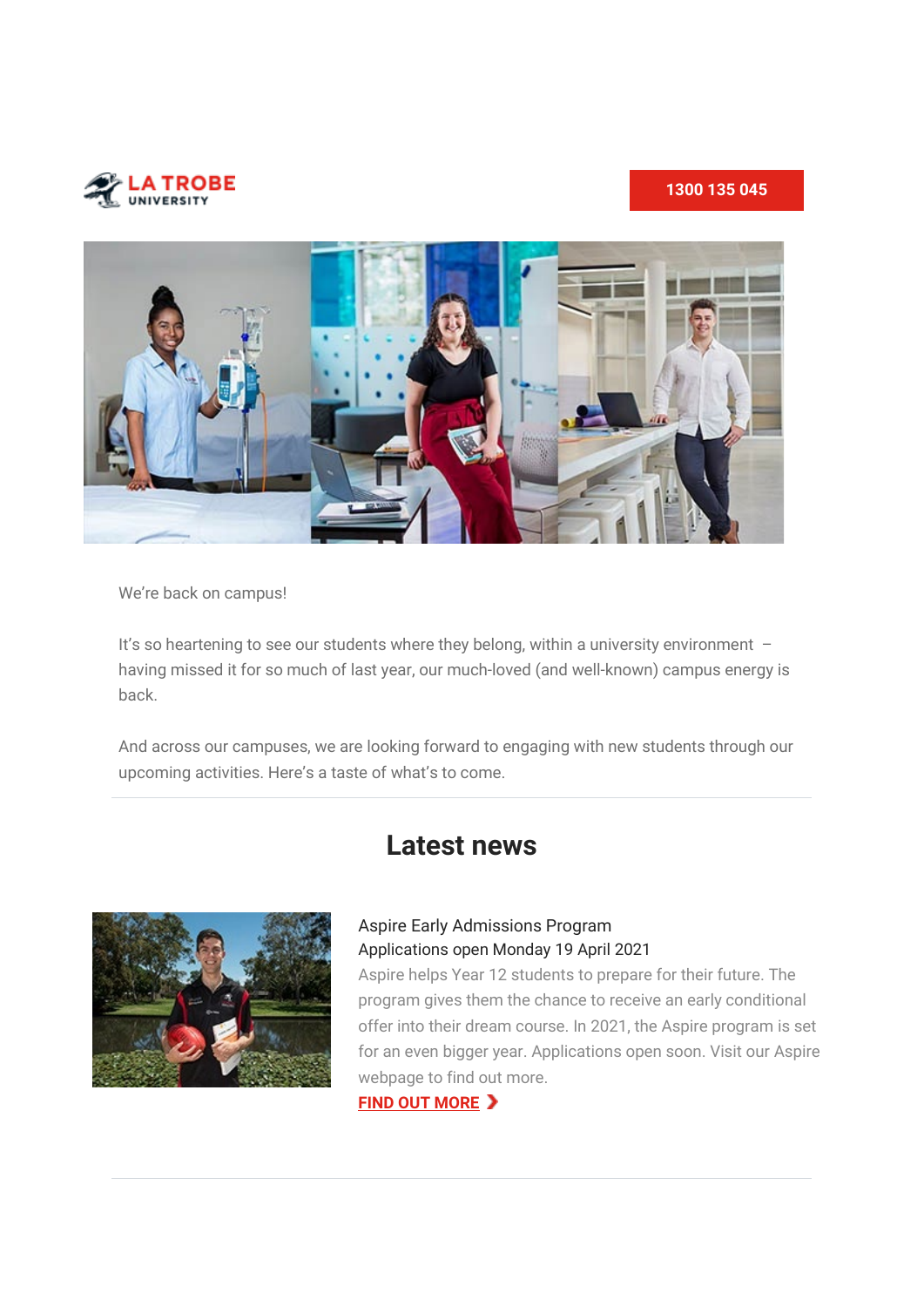

## School Holiday revision series 12–16 April 2021

All students can register for free revision seminars, to be delivered via online interactive live-streams over 12–16 April (during the school holidays).

Hosted by ATAR Notes, the series will cover 30+ subject areas suitable for Year 10-12 students. La Trobe will participate in the series during the April, July and September school holidays.

### **[FIND OUT MORE](https://t.email.latrobe.edu.au/r/?id=hc2e689%2C29f4e7f%2C29f7507&cid=&s=Nfv2fklNm1yuAoiwPAelj_2BS2HnxNKxj7_MSZI9wdk)**



# Bendigo Campus talk and tours 12–16 April 2021

Give your students the opportunity to come on campus and explore their preferred courses. They can meet course experts, ask questions and find out what it's like to study at La Trobe. They'll talk to our Student Ambassadors, take a tour of the Bendigo campus and get a feel for our on-campus accommodation.

### **[FIND OUT MORE](https://t.email.latrobe.edu.au/r/?id=hc2e689%2C29f4e7f%2C29f7509&cid=&s=8zAS_tT9LOs2Vw2BQ3X4tXwJb-4j_D0MqNd7J6HU_c8)**



### Regional students flock to dentistry

More regional students than ever have secured places in one of La Trobe's most prestigious and competitive courses – Bachelor of Dental Science (Honours). In 2021, 29 of the 56 first



Upcoming webinars **Aspire** 13 April at 5.00 pm All you need to know about this year's Aspire Early Admissions Program.